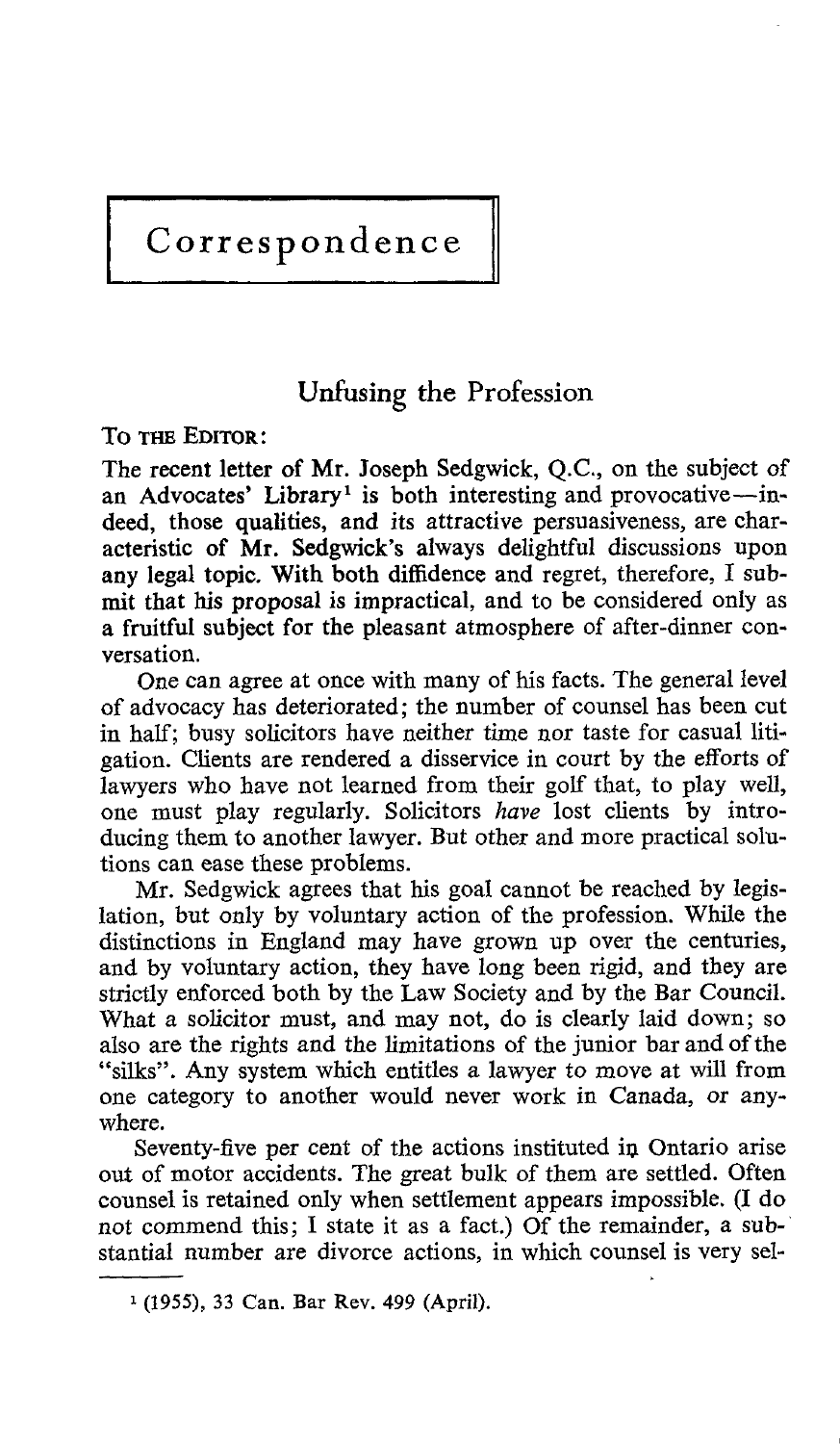dom retained at all. Are the "solicitors" concerned going to favour the suggested change?

A second objection affects the younger lawyers in <sup>a</sup> vital way. A young Englishman starting at the bar will be very fortunate to earn £100 in his first year, and will probably pay 100 guineas to the barrister whose pupil he is. He will do well to earn  $£1,000$  in his fifth year. Young lawyers in Ontario can step out of law school to-day into positions paying from \$3,000 to \$4,500 a year . With real-estate sales at fever pitch in most urban areas, many young lawyers, practising "on their own", can make and are making from \$5,000 to \$10,000 in their third year out. How likely are they to join an Advocates' Library? In the larger firms, the security of a regular salary and an assured future compensates for smaller initial remuneration. Only a barrister with a wealthy family or an inclination towards celibacy could afford to join the "Advocates' Library" upon graduation.

Thirdly, the proposal would sound the death knell of partnerships among barristers. It is true that some lawyers are happier alone than in a firm, though <sup>I</sup> am not one of them. It may well be that, as independent "'silks", senior counsel who are now partners in firms could earn more than they do as members of their firm. But are they to shut their eyes to their earlier years, especially during the depression, when their firms carried them along as juniors, providing them with training and clients and a reasonable living? To-day their juniors look to them for advice and help (and clients!). What of their strong bonds of association, built up over two or three decades of co-operation and friendship? Are they simply going to "withdraw" from association with a firm of "solicitors"? I don't believe it.

Fourthly, the "Advocates' Library" would fail unless joined by the great majority of those now devoting their time to counsel work. In my opinion, most of those who are in a firm would never leave it and, of the few who are not, most are already practising as barristers. Some are associated as "counsel" with a firm of solicitors, but take work regularly from other firms as well. What would they gain from severing even that loose connection to join the Library? Let's be realistic—lawyers aren't going to accept this kind of legal revolution unless they as individuals would be better off.

Lastly, the plan could never work outside Toronto. I can count on two hands the lawyers ôutside Toronto who make their living almost exclusively in the courts . <sup>I</sup> would need only my thumbs to count those who would be willing to give up every single piece of "non-counsel" business they now enjoy. Could an Advocates' Library be established in Hamilton-Ottawa-London-Windsor?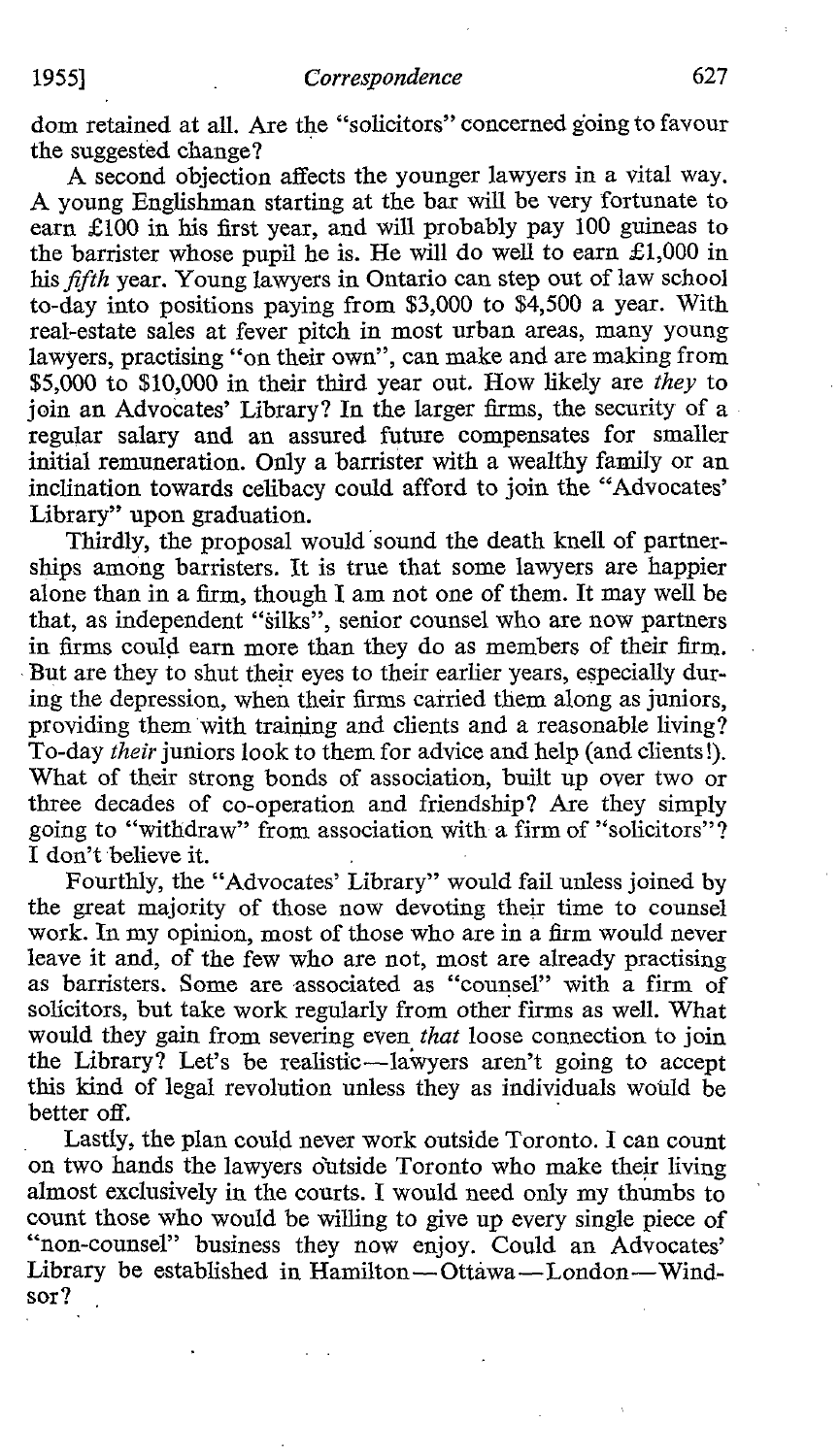One final word. <sup>I</sup> am deeply conscious that in the last analysis the test is, and should be: How best can lawyers serve the public? <sup>I</sup> am quite unconvinced that the people of Canada would be better served, or at less expense, by separation of the legal profession. Unless they were, the proposal cannot be justified.

JOHN D. ARNUP\*

TO THE EDITOR :

<sup>I</sup> refer to the letter of Mr. Joseph Sedgwick, Q.C., published in the April issue.

<sup>I</sup> agree heartily with the suggestion that "Unfusing the Profession" is desirable. <sup>I</sup> do not agree with Mr. Sedgwick's proposed solution to the problem. I have no reason to quarrel with his guess as to the proportion of solicitors who prefer not to go into court. There are a great number of barristers and solicitors who practise both professions quite competently, however, and, under present conditions, these men cannot afford to cast aside either branch of their parctice. It is not difficult for a young man, who has just graduated, to persuade a client that senior counsel should be engaged in important litigation, and the problem does not arise in the case of the elderly solicitor who has absented himself from the court room for a long period.

So long as men are qualified and authorized to practise both professions, no great headway will be made toward unfusing. I should expect that, if Mr. Sedgwick's suggestion were adopted, the Advocates' Library would consist of a comparatively few leading counsel who are so well established at the bar that they have neither the desire nor the need to do any work normally done by the solicitor. There would still be a great number who would continue to carry out the duties of the solicitor and the duties of a barrister at the same time. Thus there would be no real change. Those who ioined the Advocates' Library would only be making a public declaration of an intention which is already apparent.

The separation of barristers from solicitors will come about only if people are qualified as one or the other and not as both. It may be that it would take a generation to effect the change, but I do not consider that as a reason for not taking the first step, which obviously has to do with the education and qualifications of persons entering the profession.

<sup>I</sup> think Mr. Sedgwick is too diffident when he suggests that, although he is convinced that the public would be better served if we had a separate body of advocates, he does not think legislative

<sup>\*</sup>John D. Arnup, Q.C., of Mason, Foulds, Arnup, Walter & Weir, Toronto.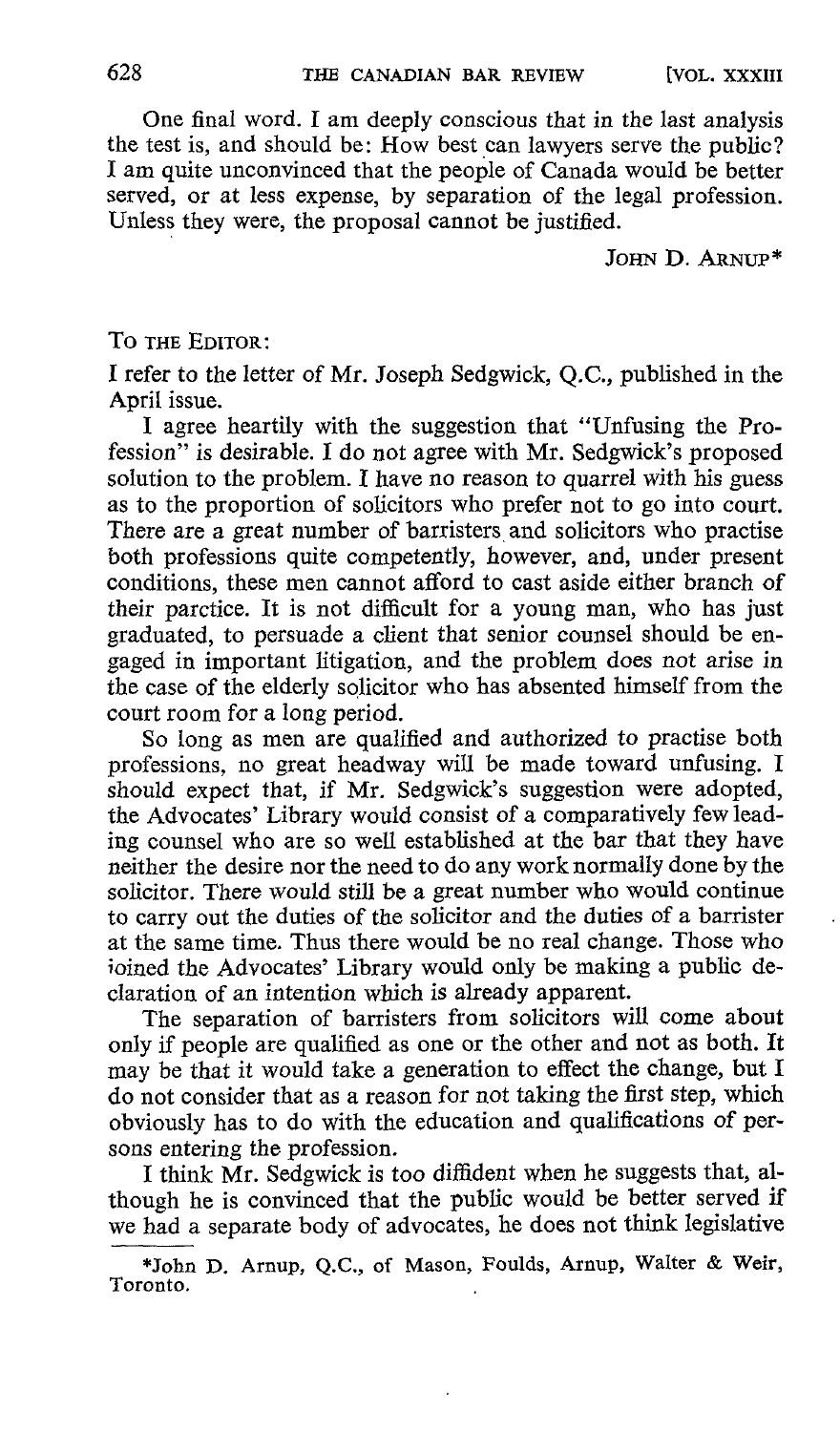action either desirable or practicable. It seems to me that, if his conviction is right, legislative action is definitely desirable and not necessarily impracticable.

#### MAXWELL F. REYCRAFT\*

#### TO THE EDITOR

Mr. Joseph Sedgwick's letter in the April number of the Review will undoubtedly arouse keen interest among the junior bar. From the point of view of those in their first ten years of practice -- a crucial period, as all will agree-the choice between office and court is most frequently governed by economic pressures. The annoying necessity of providing the staff of life often precludes indulgence of one's preference for advocacy and public conten-" tion . In Canada we have no counterpart of the starving young barrister because our juniors enjoy the economic privilege of performing the functions of the solicitor. <sup>I</sup> even suspect that many of our leading counsel—those without independent means would never have taken call in the first place if the profession had been "unfused" in their student days.

The modern law office in this country may be likened to the commercial "tied-house". The solicitors of the firm have first claim upon the time and talents of their leading counsel and his energetic juniors, together with thé advantage of exploiting new business attracted to the firm by the leader's reputation in the community. The leader's reward, in turn, is his commercial marriage to a group of competent solicitors whose services and instructions are unavailable to outsiders except in the odd cases of conflicting interest. Not only does this union provide the barrister with an assured flow of briefs, it comforts him in his declining years with semi-retirement at no heavy financial loss . To understate the case, most Canadian counsel find greater economic success through their commercial union with solicitors than they would ever gain through professional independence on the English model.

From the point of view of the young lawyer, the key to Mr. Sedgwick's proposal seems to be his suggestion that Queen's Counsel of the Advocates' Library should not appear unless brief ed with a junior . The younger members of the outer bar in England normally derive most of their fees from county and police court work. Appearances with a leader are the exception rather than the rule. Under the voluntary system of the Advocates' Library it may reasonably be expected that most litigation in county court and below will continue to be handled by juniors who have not joined

\*Maxwell F. Reycraft, Barrister, Solicitor & Notary Public, of Toronto.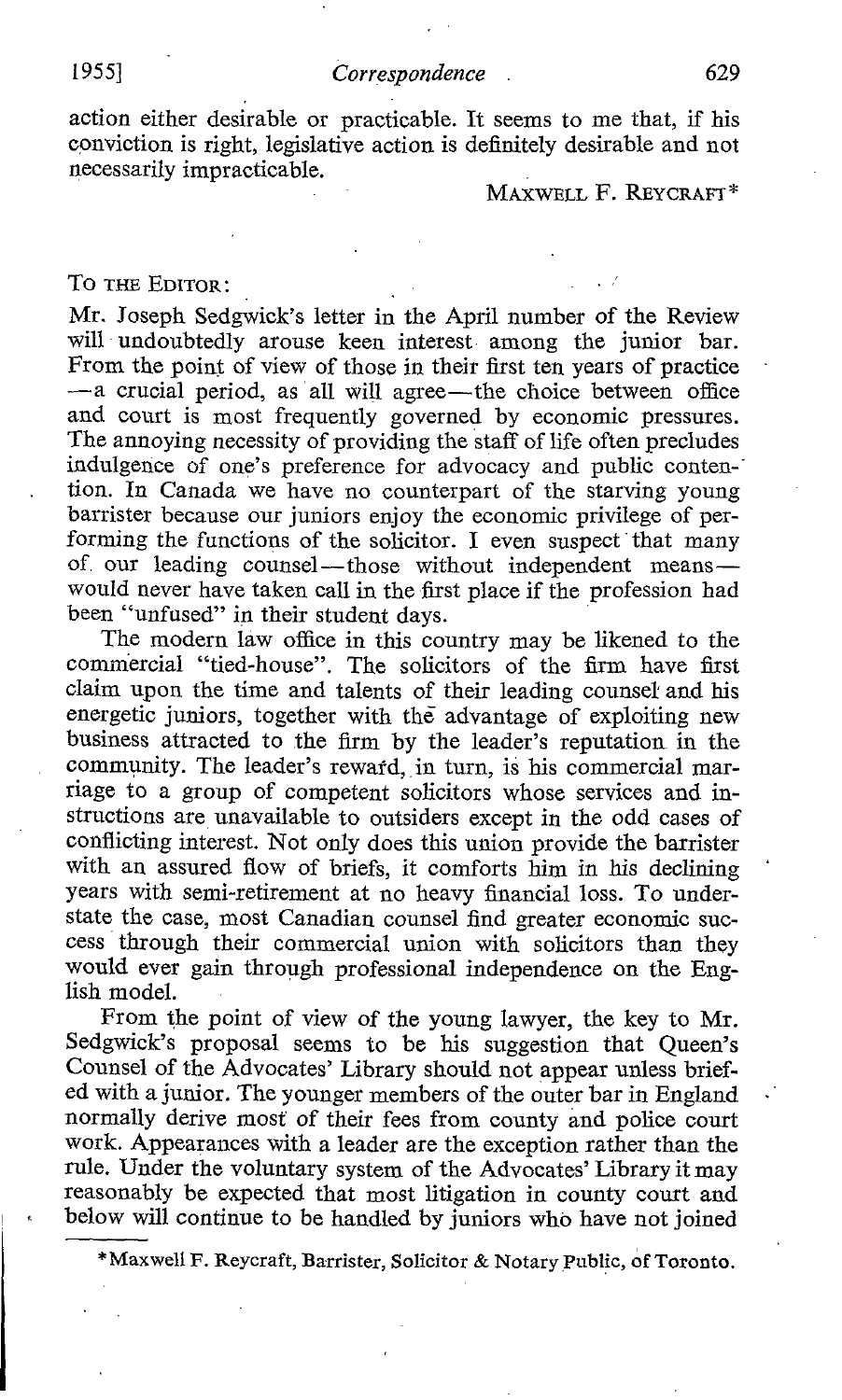the Library. From what source, then, will the junior barristers find their daily sustenance? In all probability, from briefs with a leader, until their personal competence is widely known and respected.

I volunteer the opinion that if most of our leaders undertook to join the Advocates' Library, subject to the English rule governing appearances by Queen's Counsel, some form of selective qualification will be required to limit the admission of juniors: there will be a thundering herd at the door to ensure the success of the society.

How many leaders are prepared to take the initiative?

JOHN G. MCDONALD\*

Supreme Court of Canada: Canada's Final Court

TO THE EDITOR

In the March issue I discussed some of the problems facing the Supreme Court of Canada, and its unfortunate decision in Brewer v. McCauley (pp. 340-345). Two or three of my friends have directed my attention to a point which I should have considered. With your permission. I should like to take this opportunity to deal with it. The point runs somewhat as follows

What the court had to apply in the Brewer case was the law of NewBrunswick, which, in turn, was the law of England, unless some local condition rendered that inapplicable, a suggestion not advanced in that case <sup>I</sup> believe. In 1947, the House of Lords, which has been described as the highest tribunal for the determination of English law, had determined that law in the Diplock case. Unquestionably, the Judicial Committee, had it been called upon the next day to deal with the same point, would have considered itself bound by the judgment of the House of Lords. If that be so, according to this argument what changed or could have changed the law by 1950, other than some action on the part of the legislature?

As I understand the argument, it stems from the introduction of English law into each province. In the case of New Brunswick, this would be English law as of sometime in the eighteenth century. Clearly English statutes thereafter do not automatically form part of the law of the colony, and the question may arise whether the common law is similarly divided, or is one law, always existing, of which more recent cases are just illustrations . It is, I suggest, all too clear that the English common law is not static ; it does change and has changed considerably since its introduction into the old colony

<sup>\*</sup>Of the Law Department, Imperial Oil Limited, Toronto.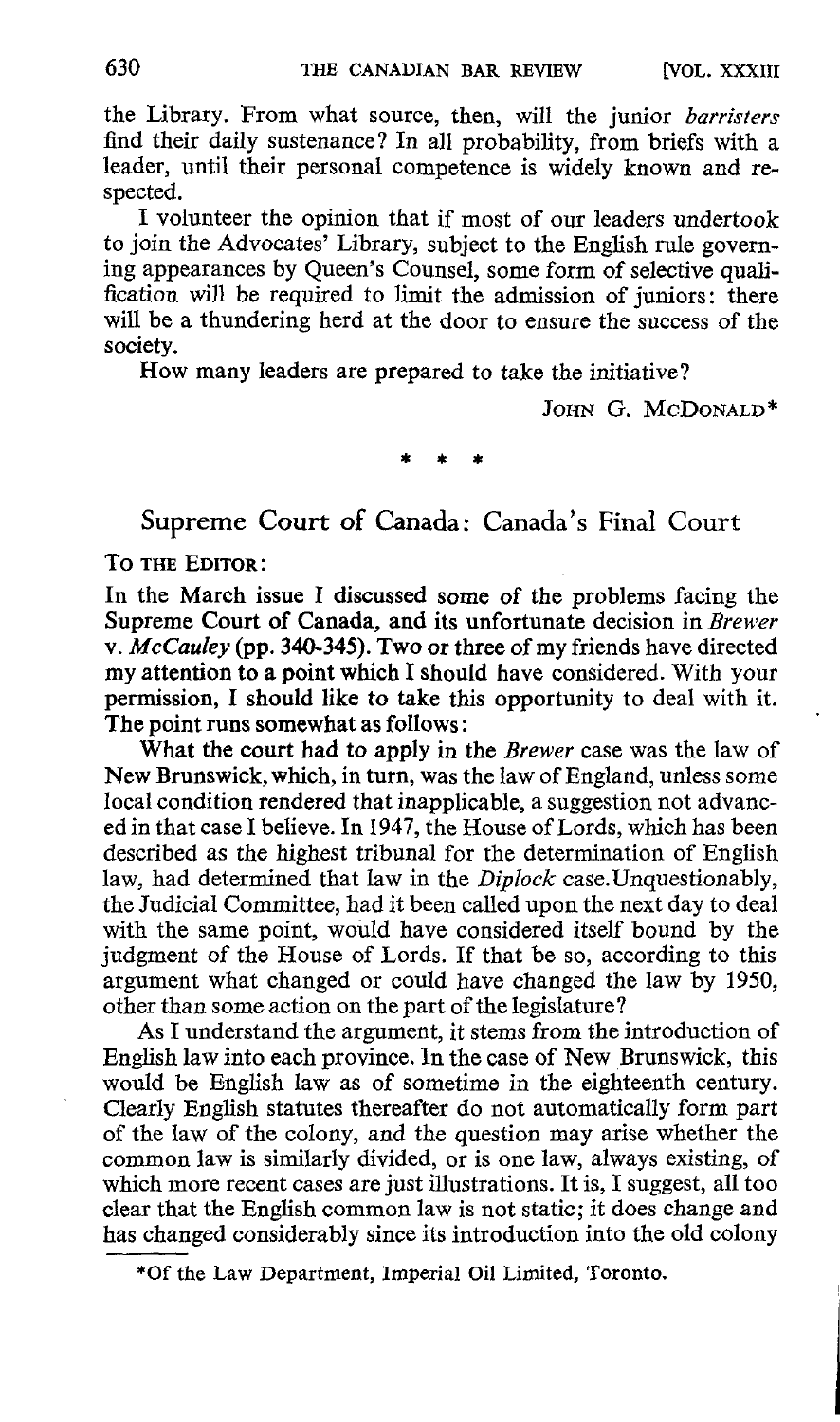of Nova Scotia, out of which New 'Brunswick was carved in 1784. Apart from House of Lords' reversals after introduction of earlier lower-court rules, there has been the vast expansion of the common law in England, over the last two centuries. The court's duty, in New Brunswick, to apply English law is not necessarily to apply English law as of 1955, but to apply New Brunswick law, which includes English common law as of the date of introduction . Thereafter, the development of the common law in New Brunswick was that province's concern, subject, until 1949, to the power of the Judicial Committee to rule, as an appellate court from New Brunswick, and not as an English court, that the lower courts had erred. It is true that the Judicial Committee and the House of Lords were not likely to differ intheir interpretation of the common law, whether it be that of England or of New Brunswick. But today, with appeals to the Judicial Committee gone, there is greater apportunity, depending upon our views of any particular problem, to expound the common law in Canada for our own needs and purposes.

It is not. I assume, questioned that it is the courts which should adjust the common law-should direct or limit its application to new situations. This has always been part of the traditional functioning of the common law. No two courts will necessarily do it in the same way. Yet one is not necessarily right or correct in time and place, as "the" common law, and the other necessarily wrong, unless we say that the common law as expounded from time to time by the English courts is the one and only common law. The latter, <sup>I</sup> suggest, is clearly not the case.

I admit that, as posed in the illustration, had this question come before the Judicial Committeè the day after the House of Lords' decision, the second decision would probably have followed the first. And if that appeal to the Judicial Committee had been from New Brunswick, it would have imposed upon New Brunswick the more recent versions of what the English common law was. The same men, to a large extent, sat in both bodies . it was not surprising that they applied English law in the Judicial Committee unless a different law was proved before them, as was easier to do in appeals from Palestine, India or South Africa, by way of illustration—and as was done in appeals from Canada whenever a Canadian statute, differing from English law, governed the situation. Equally in cases governed by common law rather than statute law the Judicial Committee might have applied Canadian common law. The change in 1949, I suggest, took us out from under the accidental, though perhaps automatic, application of  $English common$  law.

If <sup>I</sup> am wrong, then presumably every time the House of Lords decides a point of common law differently from an earlier view taken by our Supreme Court, our court can consider itself over ruled, even though it had followed an earlier English Court of Ap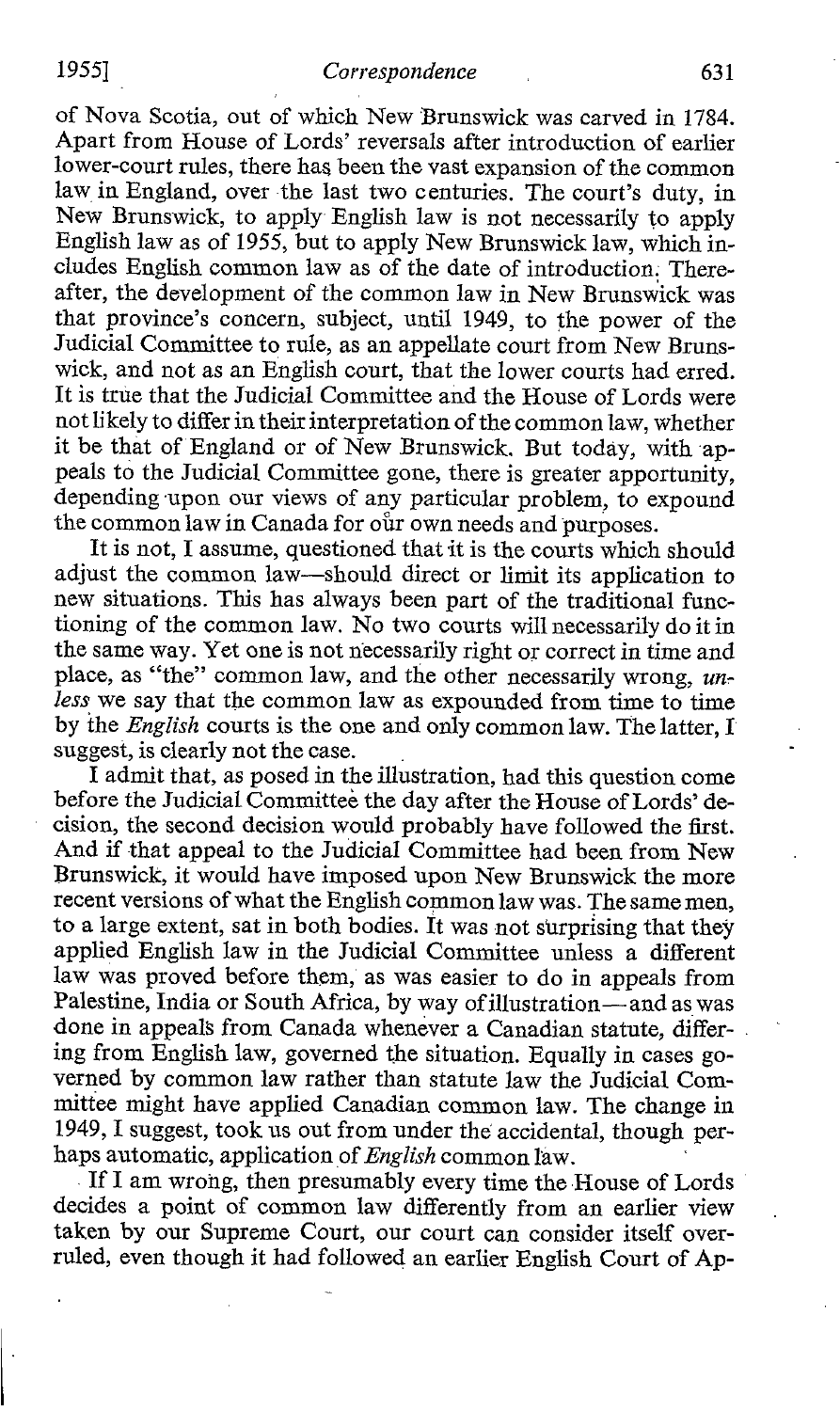peal decision, now also overruled. This technical point is, however, merely an incidental application of the theory that the House of Lords is the supreme authority on the common law not only in  $E_n$ . land but throughout the Commonwealth.

This leads to a further problem of equal magnitude. Is it wise for us to attempt to preserve uniformity of the common law throughout the Commonwealth? <sup>I</sup> know this problem has been troubling some Canadians. May <sup>I</sup> suggest that the time to uphold such <sup>a</sup> view has long since passed, even if it was ever a wise one. Our equal status within the Commonwealth allows not merely our legislatures but our judiciary freedom to grow-to apply the common law in such manner as we in our wisdom deem suitable for Canadians. We will look to the experience of others, especially other parts of the Commonwealth, for guidance, not direction. Yet, if the uniformity principle prevails, are we not back to the omnipotence of the House of Lords throughout the Commonwealth? It is uniformity merely through acceptance of one Commonwealth court as superior to all others on the question ofthe "common law", whether it be English, Irish, Nova Scotian or Victorian. And <sup>I</sup> suppose this theory would extend to the interpretation of <sup>a</sup> common statute or of <sup>a</sup> common document, the principles of interpretation presumably being common-law principles. It is true that the Australian High Court has reversed itself merely to bring Australia into line with the House of Lords. We have yet to decide whether we should do so. Assuming we decide not to follow the Australian pattern, there would not be an overthrow of all English cases. It would mean merely that we should examine them carefully and decide for ourselves whether we wish to apply the same rule in Canada.

May I suggest that our Supreme Court faces the very great challenge to develop, over the next few years, not merely the law in a few individual cases but the approach to law in this country for years to come? Any attitude which ties us blindly to the House of Lords is, <sup>I</sup> suggest; merely the green light for a continuance of the stagnation in Canadian legal thought and development of which many of us are all too aware. On the other hand, we appreciate the care and wise caution shown over the past five years in not rushing in too quickly with bold pronouncements on the court's policy in relation to (a) its own past decisions, (b) past decisions of the Judicial Committee on appeal from Canada, (c) decisions of the House of Lords before 1950, and (d) decisions in the House of Lords since 1949. While these problems are met with in all fields, constitutional issues especially raise the questions of policy which only a highest court can determine. We all know that law cannot exist in the abstract, but must live in the light of the social, political and economic factors in which the problem arose.

To answer the question posed at the beginning of this letter, the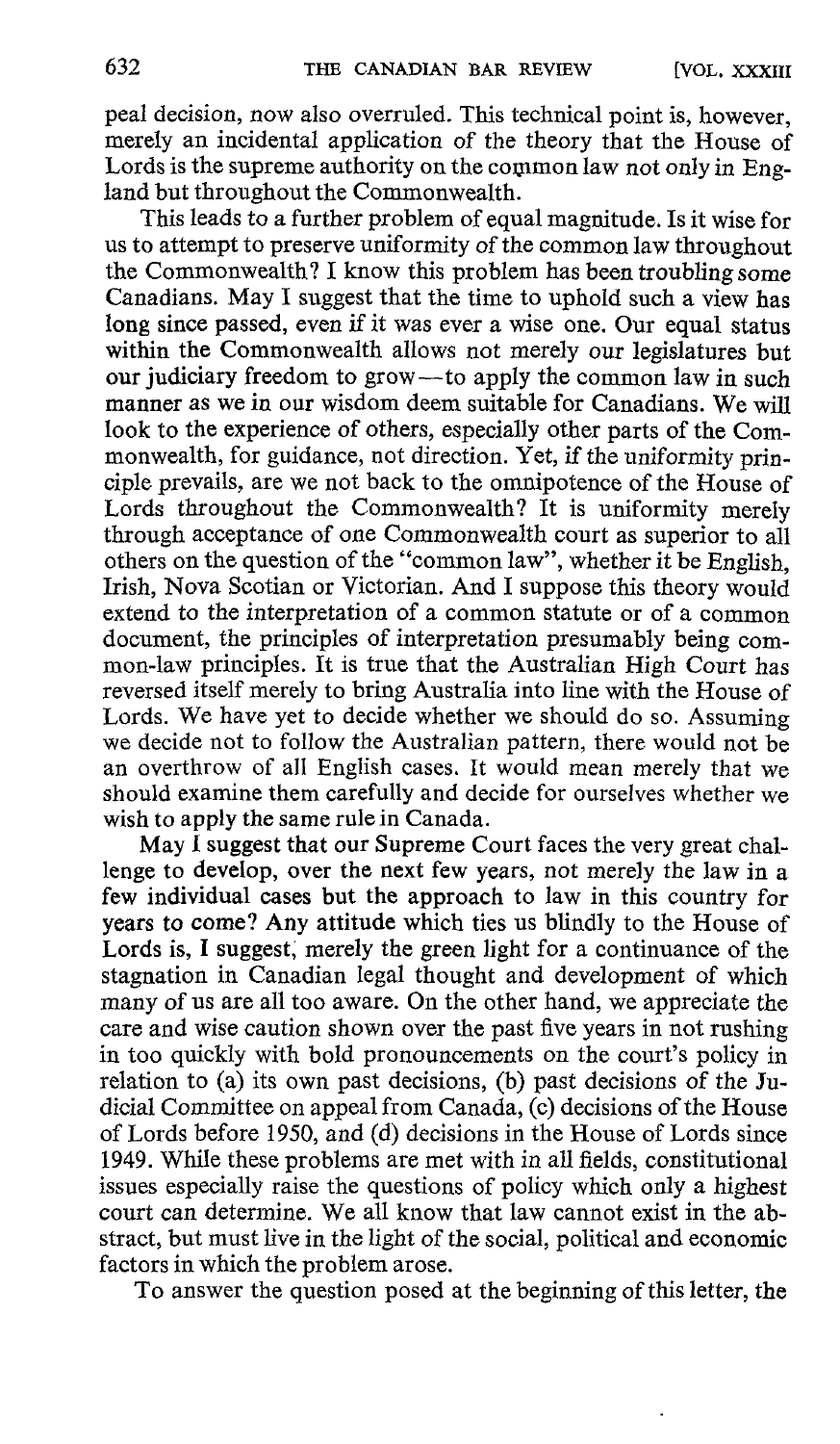#### 1955] Correspondence 633

Diplock case may never have been law in Canada. It now is, rightly or wrongly, under our Supreme Court decision in the Brewer case.

GILBERT D. KENNEDY\*

### Books Received

The mention of a book in the following list does not preclude a detailed review in a later issue .

- The Age of Reason. By Louis L. SNYDER. Van Nostrand Anvil Books, No. 6. Under the general editorship of Louis L. SNYDER. Toronto, New York and London: D. Van Nostrand Company, Inc. N.D. Pp. 185. (\$1 .35)
- American-Dutch Private International Law. By R. D. KOLLEWIJN. Bilateral Studies in Private International Law, No. 3. New York: Columbia University, Parker School of Foreign and Comparative Law. 1955. Pp. 63. (\$2.00 U.S.)
- The American Revolution. By RICHARD B. MORRIS. Van Nostrand Anvil Books, No. 2. Under the general editorship of Louis L. SNYDER. Toronto, New York and London: D. Van, Nostrand Company, Inc. N.D. Pp. 192. (\$1.35)
- Byles on Bills of Exchange: The Law of Bills of Exchange, Promissory Notes, Bank Notes and Cheques. Twenty-first edition by MAURICE MEGRAH. London: Sweet & Maxwell Limited. Toronto : The Carswell Company Limited. 1955. Pp. lxxvii, 439. (\$11.25)
- The Canadian Criminal Code of Canada. With Annotations and Notes by 7. C. MARTIN, Q.Ç: Torônto : Cartwright & Sons, Ltd. 1955. Pp. lxxxiii, 1206. (\$20.00 post free)
- Canadian Income Tax: A Treatise on the Income Tax Law of Canada. By JOHN G. McDONALD, LL.B., LL.M. Associate editor: STUART D. THOM, B.A., LL.B., Toronto: Butterworth & Co. (Canada) Limited. 1955. Pp. xxx, 794, 45. (\$35.00, inclusive of service to December 31st, 1955)
- Cases on Torts. Selected and edited by W. L. MORISON, D. Phil., B.A., LL.B. Published at the request of The Australian Universities Law Schools Association. Sydney, Melbourne and Brisbane: The Law Book Co. of Australasia Pty. Ltd. Toronto : The Carswell Company Limited. 1955. Pp. xviii, 811 . (\$14.25)
- The Colonial Office and Canada, 1867-1887. By DAVID M. L. FARR. Toronto: University of Toronto Press. 1955. Pp. xii, 362. (\$5.50)
- Digest Analysis of the Report of the Attorney General's National Committee to Study the Antitrust Laws. By the NAM Law Department. New York: National Association of Manufacturers. 1955. Pp. 36. (\$1.00  $U.S.$

\*Professor of Law, University of British Columbia.